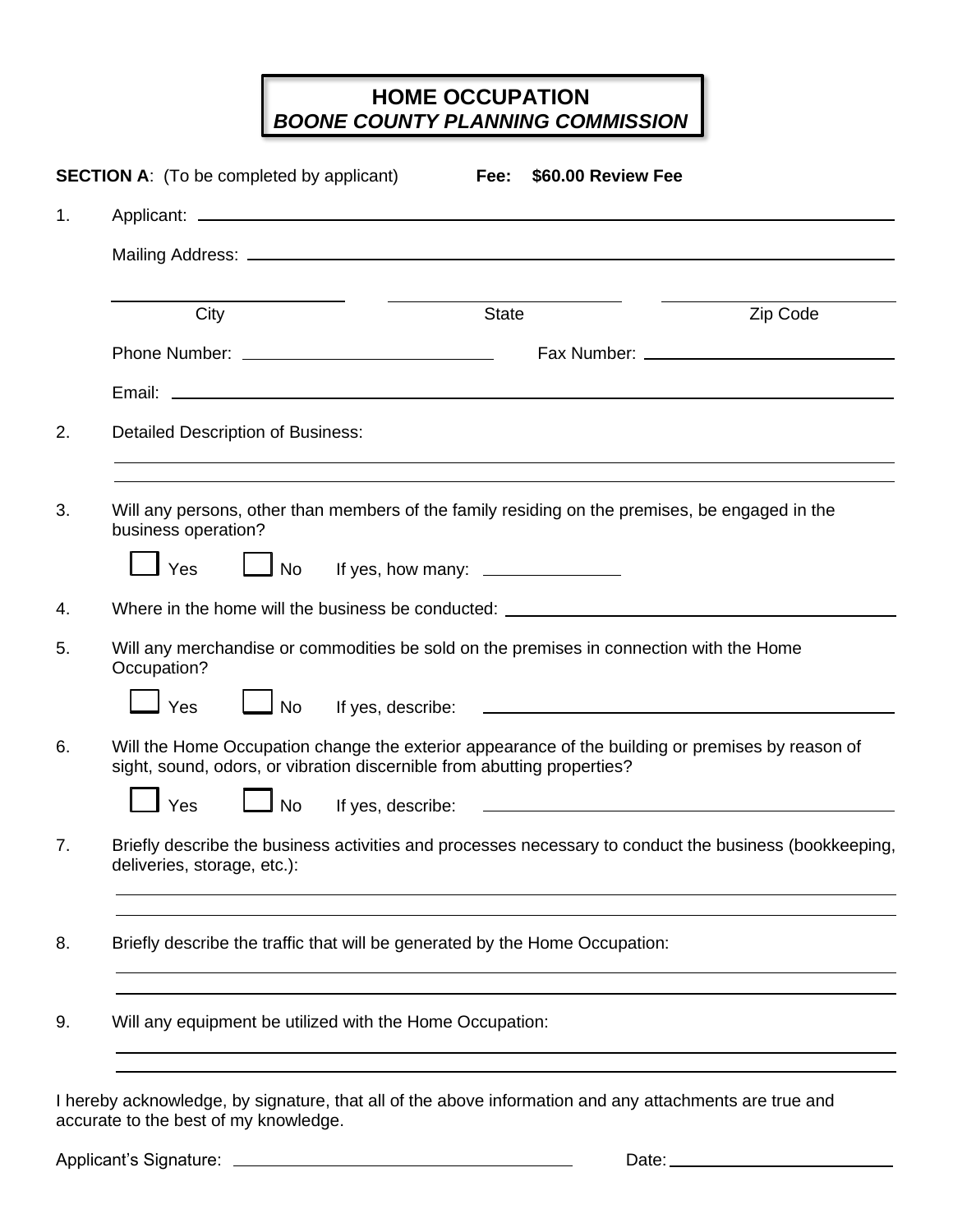| <b>SECTION B:</b> (To be completed by Planning Commission staff) |
|------------------------------------------------------------------|
|------------------------------------------------------------------|

| 1. |                      |                                     |  |                                                                                                                                                                                                                                      |  |
|----|----------------------|-------------------------------------|--|--------------------------------------------------------------------------------------------------------------------------------------------------------------------------------------------------------------------------------------|--|
| 2. |                      |                                     |  |                                                                                                                                                                                                                                      |  |
| 3. |                      |                                     |  |                                                                                                                                                                                                                                      |  |
| 4. | <b>Staff Action:</b> |                                     |  |                                                                                                                                                                                                                                      |  |
|    |                      |                                     |  |                                                                                                                                                                                                                                      |  |
|    |                      | Approval with Condition(s) (see #5) |  |                                                                                                                                                                                                                                      |  |
|    | Denial (see #6)      |                                     |  |                                                                                                                                                                                                                                      |  |
| 5. |                      |                                     |  | Conditions of Approval: <u>contract and contract and contract and contract and contract and contract and contract and contract and contract and contract and contract and contract and contract and contract and contract and co</u> |  |
|    |                      |                                     |  |                                                                                                                                                                                                                                      |  |
|    |                      |                                     |  |                                                                                                                                                                                                                                      |  |
|    |                      |                                     |  |                                                                                                                                                                                                                                      |  |
| 6. |                      |                                     |  |                                                                                                                                                                                                                                      |  |
|    |                      |                                     |  |                                                                                                                                                                                                                                      |  |
|    |                      |                                     |  |                                                                                                                                                                                                                                      |  |
|    |                      |                                     |  |                                                                                                                                                                                                                                      |  |
|    |                      |                                     |  |                                                                                                                                                                                                                                      |  |

Boone County Planning Commission Boone County Administration Building 2950 Washington Street, Room 317 P.O. Box 958 Burlington, Kentucky 41005 Phone: 859-334-2196 Fax: 859-334-2264 [plancom@boonecountyky.org](mailto:plancom@boonecountyky.org) [www.boonecountyky.org](http://www.boonecountyky.org/)